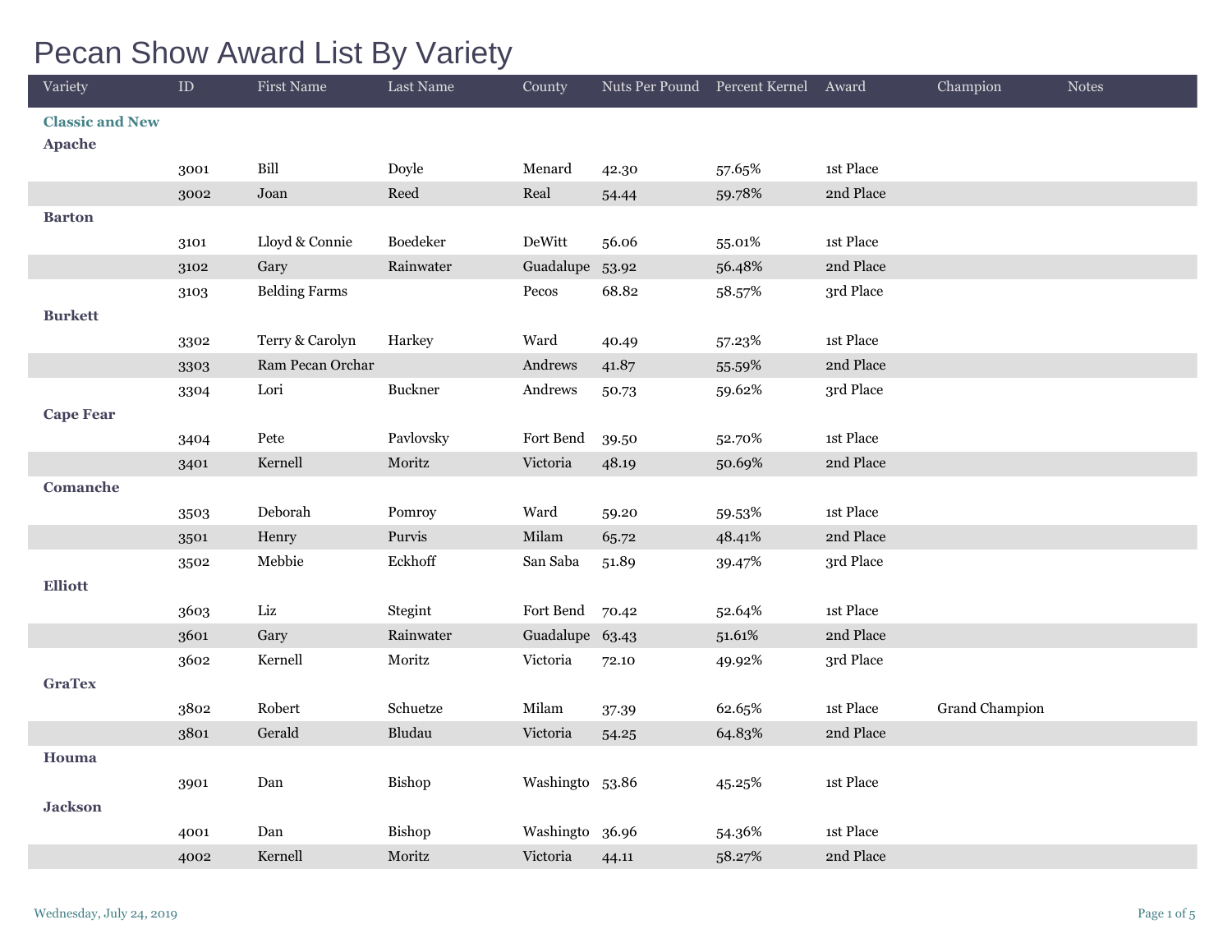| Variety                | ${\rm ID}$ | <b>First Name</b>    | Last Name   | County           | Nuts Per Pound Percent Kernel |        | Award                           | Champion         | <b>Notes</b> |
|------------------------|------------|----------------------|-------------|------------------|-------------------------------|--------|---------------------------------|------------------|--------------|
| Mahan                  |            |                      |             |                  |                               |        |                                 |                  |              |
|                        | 4105       | Gary                 | Rainwater   | Guadalupe 35.35  |                               | 57.21% | 1st Place                       |                  |              |
|                        | 4101       | Andrew               | Kutac       | Fayette          | 43.23                         | 53.38% | 2nd Place                       |                  |              |
|                        | 4106       | Ann                  | Singleton   | Williamson 47.89 |                               | 53.22% | 3rd Place                       |                  |              |
| <b>Melrose</b>         |            |                      |             |                  |                               |        |                                 |                  |              |
|                        | 4301       | Thomas               | Moehlmann   | Washingto 60.07  |                               | 56.03% | 1st Place                       |                  |              |
|                        | 4302       | Anthony              | Collins     | Guadalupe 60.71  |                               | 48.19% | 2nd Place                       |                  |              |
| <b>Navaho</b>          |            |                      |             |                  |                               |        |                                 |                  |              |
|                        | 4403       | Kernell              | Moritz      | Victoria         | 51.65                         | 55.24% | 1st Place                       |                  |              |
| <b>Other Varieties</b> |            |                      |             |                  |                               |        |                                 |                  |              |
|                        | 5507       | Steve                | Stifflemire | San Saba         | 47.84                         | 58.02% | 1st Place                       |                  | Lakota       |
|                        | 5509       | Tim                  | Meier       | Washingto        | 56.76                         | 55.57% | 2nd Place                       |                  | Fayette      |
|                        | 5508       | Robert               | Schuetze    | Milam            | 53.29                         | 55.11% | 3rd Place                       |                  | Vlasek       |
| Podsednik              |            |                      |             |                  |                               |        |                                 |                  |              |
|                        | 4601       | Cinco B Farms        |             | Washingto        | 27.57                         | 50.09% | 1st Place                       |                  |              |
|                        | 4605       | Steve                | Stifflemire | San Saba         | 30.13                         | 51.03% | 2nd Place                       |                  |              |
|                        | 4602       | Richard              | Zimmerman   | DeWitt           | 27.39                         | 47.95% | 3rd Place                       |                  |              |
| <b>Prilop</b>          |            |                      |             |                  |                               |        |                                 |                  |              |
|                        | 4703       | Lloyd & Connie       | Boedeker    | DeWitt           | 72.33                         | 55.18% | $\ensuremath{\text{1st}}$ Place | Reserve Champion |              |
|                        | 4702       | Tim                  | Meier       | Washingto        | 94.28                         | 54.89% | 2nd Place                       |                  |              |
|                        | 4701       | Lois                 | Luedeker    | Austin           | 92.93                         | 49.80% | 3rd Place                       |                  |              |
| San Saba Improv        |            |                      |             |                  |                               |        |                                 |                  |              |
|                        | 4802       | Deborah              | Pomroy      | Ward             | 72.33                         | 60.13% | 1st Place                       |                  |              |
|                        | 4801       | Ann                  | Stokes      | Andrews          | 105.47                        | 53.72% | 2nd Place                       |                  |              |
| <b>Shawnee</b>         |            |                      |             |                  |                               |        |                                 |                  |              |
|                        | 4901       | Kernell              | Moritz      | Victoria         | 49.35                         | 57.13% | 1st Place                       |                  |              |
| Shoshoni               |            |                      |             |                  |                               |        |                                 |                  |              |
|                        | 5002       | Kermit               | Crenwelge   | Gillespie        | 37.48                         | 52.56% | 1st Place                       |                  |              |
|                        | 5001       | Bobby & Wanda        | Shelton     | Williamson 52.13 |                               | 55.63% | 2nd Place                       |                  |              |
| <b>Stuart</b>          |            |                      |             |                  |                               |        |                                 |                  |              |
|                        | 5107       | Liz                  | Stegint     | Fort Bend        | 49.24                         | 49.73% | 1st Place                       |                  |              |
|                        | 5105       | Harrol               | Kolb        | Andrews          | 45.95                         | 47.32% | 2nd Place                       |                  |              |
|                        | 5104       | <b>Belding Farms</b> |             | Pecos            | 47.84                         | 46.52% | 3rd Place                       |                  |              |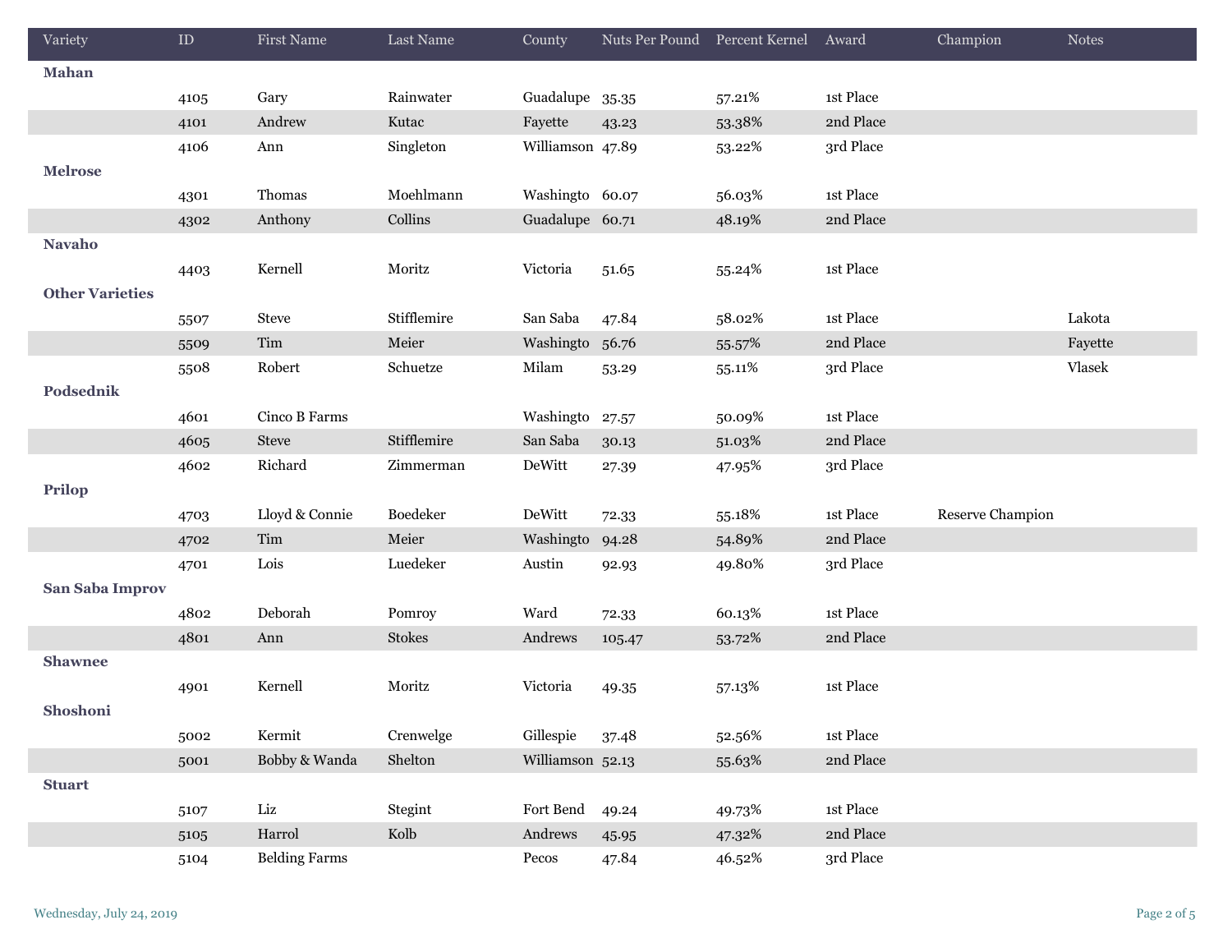| Variety                  | ${\rm ID}$ | First Name               | Last Name   | County          | Nuts Per Pound Percent Kernel |        | Award     | Champion         | <b>Notes</b> |
|--------------------------|------------|--------------------------|-------------|-----------------|-------------------------------|--------|-----------|------------------|--------------|
| <b>Variety Seedlings</b> |            |                          |             |                 |                               |        |           |                  |              |
|                          | 5406       | Rodger                   | Lister      | Nolan           | 53.61                         | 54.14% | 1st Place |                  |              |
|                          | 5409       | Fritz Pecan Farm         |             | Washingto       | 55.10                         | 57.59% | 2nd Place |                  |              |
|                          | 5408       | Joe                      | Stegint     | Fort Bend       | 61.95                         | 55.87% | 3rd Place |                  |              |
| <b>Commercial</b>        |            |                          |             |                 |                               |        |           |                  |              |
| Caddo                    |            |                          |             |                 |                               |        |           |                  |              |
|                          | 105        | Tim                      | Meier       | Washingto 56.90 |                               | 54.33% | 1st Place |                  |              |
|                          | 102        | Joan                     | Reed        | Real            | 64.42                         | 56.68% | 2nd Place |                  |              |
|                          | 101        | Dan                      | Bishop      | Washingto 60.87 |                               | 51.01% | 3rd Place |                  |              |
| Cheyenne                 |            |                          |             |                 |                               |        |           |                  |              |
|                          | 205        | W-W Farms                |             | Guadalupe 44.07 |                               | 54.81% | 1st Place | Reserve Champion |              |
|                          | 209        | Bill                     | Doyle       | Menard          | 41.23                         | 56.18% | 2nd Place |                  |              |
|                          | 204        | Sandi                    | Doyle       | Menard          | 42.86                         | 55.10% | 3rd Place |                  |              |
| Choctaw                  |            |                          |             |                 |                               |        |           |                  |              |
|                          | 304        | <b>Belding Farms</b>     |             | Pecos           | 45.90                         | 60.02% | 1st Place |                  |              |
|                          | 308        | <b>Steve</b>             | Stifflemire | San Saba        | 41.68                         | 56.25% | 2nd Place |                  |              |
|                          | 301        | Ram Pecan Orchar         |             | Andrews         | 47.39                         | 57.16% | 3rd Place |                  |              |
| <b>Desirable</b>         |            |                          |             |                 |                               |        |           |                  |              |
|                          | 406        | Robert                   | Schuetze    | Milam           | 37.11                         | 48.53% | 1st Place |                  |              |
|                          | 408        | Cinco B Farms            |             | Washingto 40.42 |                               | 51.43% | 2nd Place |                  |              |
|                          | 407        | <b>Troy</b>              | Swift       | Guadalupe 36.19 |                               | 48.12% | 3rd Place |                  |              |
| Forkert                  |            |                          |             |                 |                               |        |           |                  |              |
|                          | 502        | Lloyd & Connie           | Boedeker    | DeWitt          | 38.96                         | 62.11% | 1st Place |                  |              |
|                          | 503        | Robert                   | Schuetze    | Milam           | 36.16                         | 60.77% | 2nd Place |                  |              |
|                          | 501        | Tim                      | Meier       | Washingto       | 43.19                         | 60.95% | 3rd Place |                  |              |
| Hopi                     |            |                          |             |                 |                               |        |           |                  |              |
|                          | 605        | $\hbox{K}\,\&\,\hbox{K}$ |             | Menard          | 57.92                         | 58.11% | 1st Place |                  |              |
|                          | 604        | Kermit                   | Crenwelge   | Gillespie       | 61.45                         | 59.62% | 2nd Place |                  |              |
|                          | 601        | Barry                    | Kniffen     | Menard          | 59.67                         | 55.39% | 3rd Place |                  |              |
| <b>Kanza</b>             |            |                          |             |                 |                               |        |           |                  |              |
|                          | 702        | Lance & LaVonne          | Berdoll     | Bastrop         | 51.77                         | 52.74% | 1st Place |                  |              |
|                          | 705        | Troy                     | Swift       | Guadalupe 50.96 |                               | 53.03% | 2nd Place |                  |              |
|                          | 703        | $\rm K\,\&\,\rm K$       |             | Menard          | 57.04                         | 50.57% | 3rd Place |                  |              |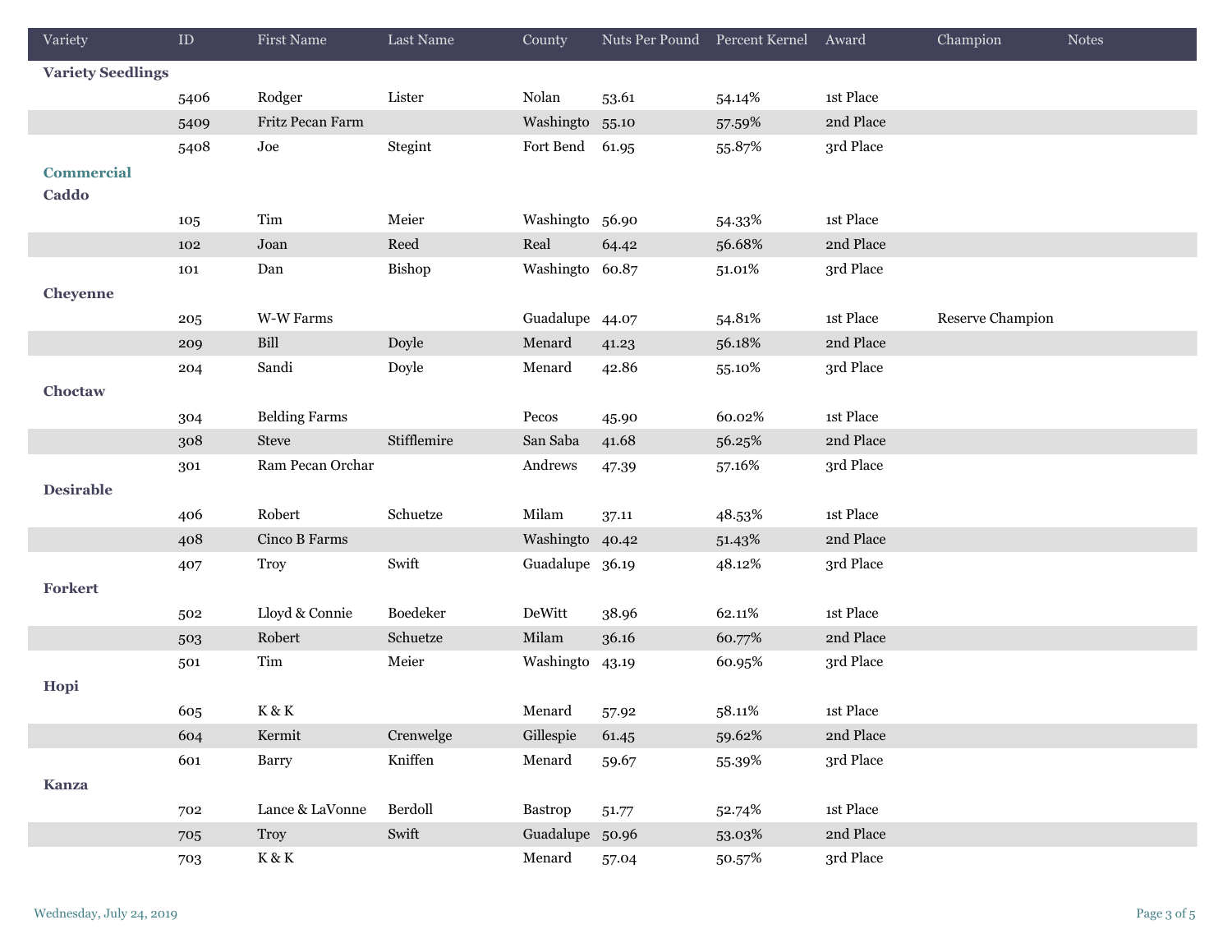| Variety       | ${\rm ID}$ | First Name                | Last Name | County           |       | Nuts Per Pound Percent Kernel Award |             | Champion              | <b>Notes</b> |
|---------------|------------|---------------------------|-----------|------------------|-------|-------------------------------------|-------------|-----------------------|--------------|
| Kiowa         |            |                           |           |                  |       |                                     |             |                       |              |
|               | 805        | Gary                      | Rainwater | Guadalupe 36.87  |       | 56.99%                              | 1st Place   |                       |              |
|               | 801        | Cinco B Farms             |           | Washingto 40.97  |       | 57.27%                              | 2nd Place   |                       |              |
|               | 806        | Liz                       | Stegint   | Fort Bend        | 43.90 | 55.08%                              | 3rd Place   |                       |              |
| <b>Mohawk</b> |            |                           |           |                  |       |                                     |             |                       |              |
|               | 901        | Ram Pecan Orchar          |           | Andrews          | 37.26 | 57.44%                              | 1st Place   |                       |              |
|               | 903        | <b>Buddie &amp; Betty</b> | Oliver    | San Saba         | 46.04 | 58.48%                              | 2nd Place   |                       |              |
|               | 902        | <b>Billy</b>              | Adams     | Eastland         | 54.05 | 57.45%                              | 3rd Place   |                       |              |
| <b>Nacono</b> |            |                           |           |                  |       |                                     |             |                       |              |
|               | 1005       | Troy                      | Swift     | Guadalupe 35.62  |       | 53.50%                              | 1st Place   |                       |              |
|               | 1007       | Robert                    | Kaderka   | Williamson 43.99 |       | 51.31%                              | 2nd Place   |                       |              |
|               | 1003       | Lance and Lavonne Berdoll |           | <b>Bastrop</b>   | 39.43 | 49.83%                              | 3rd Place   |                       |              |
| <b>Oconee</b> |            |                           |           |                  |       |                                     |             |                       |              |
|               | 1104       | Robert                    | Schuetze  | Milam            | 35.40 | 55.43%                              | 1st Place   |                       |              |
|               | 1105       | $\rm K\,\&\,\rm K$        |           | Menard           | 34.83 | 53.38%                              | 2nd Place   |                       |              |
|               | 1102       | John                      | Kniffen   | Menard           | 36.81 | 53.17%                              | 3rd Place   |                       |              |
| <b>Pawnee</b> |            |                           |           |                  |       |                                     |             |                       |              |
|               | 1205       | <b>Bynum Farms</b>        |           | San Saba         | 38.99 | 58.47%                              | 1st Place   |                       |              |
|               | 1201       | Ronny                     | Wells     | Bell             | 39.78 | 57.28%                              | 2nd Place   |                       |              |
|               | 1207       | Kernell                   | Moritz    | Victoria         | 44.46 | 58.04%                              | 3rd Place   |                       |              |
| <b>Schley</b> |            |                           |           |                  |       |                                     |             |                       |              |
|               | 1301       | W-W Farms                 |           | Guadalupe 60.71  |       | 56.22%                              | 1st Place   |                       |              |
|               | 1302       | Gary                      | Rainwater | Guadalupe 64.69  |       | 49.22%                              | 2nd Place   |                       |              |
| <b>Sioux</b>  |            |                           |           |                  |       |                                     |             |                       |              |
|               | 1402       | Robert                    | Schuetze  | Milam            | 54.31 | 57.13%                              | 1st Place   |                       |              |
|               | 1406       | Fritz Pecan Farm          |           | Washingto 60.31  |       | 56.52%                              | 2nd Place   |                       |              |
|               | 1404       | Joe                       | Stegint   | Fort Bend 69.56  |       | 57.52%                              | 3rd Place   |                       |              |
| <b>Waco</b>   |            |                           |           |                  |       |                                     |             |                       |              |
|               | 1503       | <b>Troy</b>               | Swift     | Guadalupe 38.99  |       | 57.44%                              | $1st$ Place | <b>Grand Champion</b> |              |
|               | 1502       | Joan                      | Reed      | Real             | 52.86 | 55.01%                              | 2nd Place   |                       |              |
|               | 1501       | <b>Bynum Farms</b>        |           | San Saba         | 51.59 | 52.22%                              | 3rd Place   |                       |              |
| Western       |            |                           |           |                  |       |                                     |             |                       |              |
|               | 1605       | <b>Belding Farms</b>      |           | Pecos            | 52.25 | 61.87%                              | 1st Place   |                       |              |